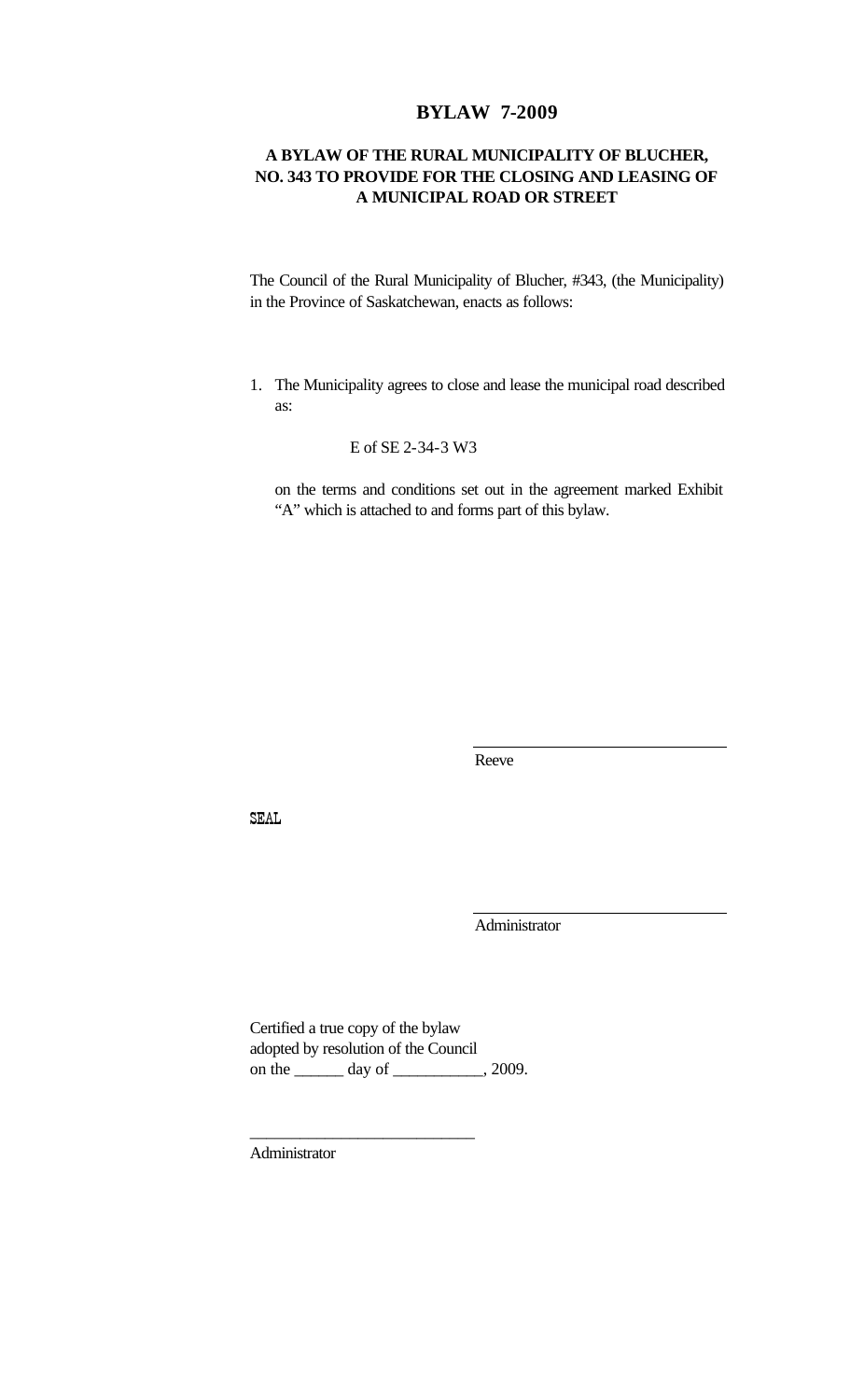#### **EXHIBIT "A" TO BYLAW 7-2009**

#### **LEASE OF A MUNICIPAL ROAD OR STREET**

This agreement made in duplicate this \_\_\_\_\_\_ day of \_\_\_\_\_\_\_\_\_, 2009.

BETWEEN:

The Rural Municipality of Blucher, No. 343 ("the Municipality")

- and -

Curt Blacklock, of Dundurn, Saskatchewan (the "Lessee");

WHEREAS the municipal road located at E of SE 2-34-3 W3 (the "land"),

1. has never been constructed.

WHEREAS access to other lands is not eliminated by this agreement; and

WHEREAS the Lessee is desirous of using the Land for the purpose of animal grazing; and

WHEREAS the Municipality is prepared to lease the Land to the Lessee, on the terms and conditions hereinafter set forth;

Now therefore in consideration of the premises and the mutual covenants herein contained, the parties agree as follows:

- 1. The Municipality demises and leases to the Lessee and the Lessee rents from the Municipality, the Land, for a term of 5 years commencing on August 12, 2009 and ending on August 12, 2014 unless sooner terminated as hereinafter provided.
- 2. The Lessee covenants and agrees to:
	- a) pay an annual rental charge of \$ Nil during each and every year of the said term, payment of which shall be made on or before the  $N/A$  day of  $N/A$  in the year for which it is intended;
	- b) indemnify the Municipality and the Crown in right of Saskatchewan and save them harmless from any and all claims for compensation for death, bodily injury or damage to or loss of property (i) arising out of any occurrence in or about the Land, (ii) occasioned or caused wholly or in part by any act or omission of the Lessee or (iii) arising from any breach by the Lessee of any provision of this agreement;
	- c) allow Municipality and the owners of any public or private utilities located on the Land, or persons authorized by them, to enter upon the Land for any purpose whatsoever and on the basis that they will not be liable for any damages that may be occasioned by such entry or any operations carried out in connection therewith;
	- d) not undertake any activities which may affect any public or private utility on the Land, whether above or below ground, without locating and protecting the same;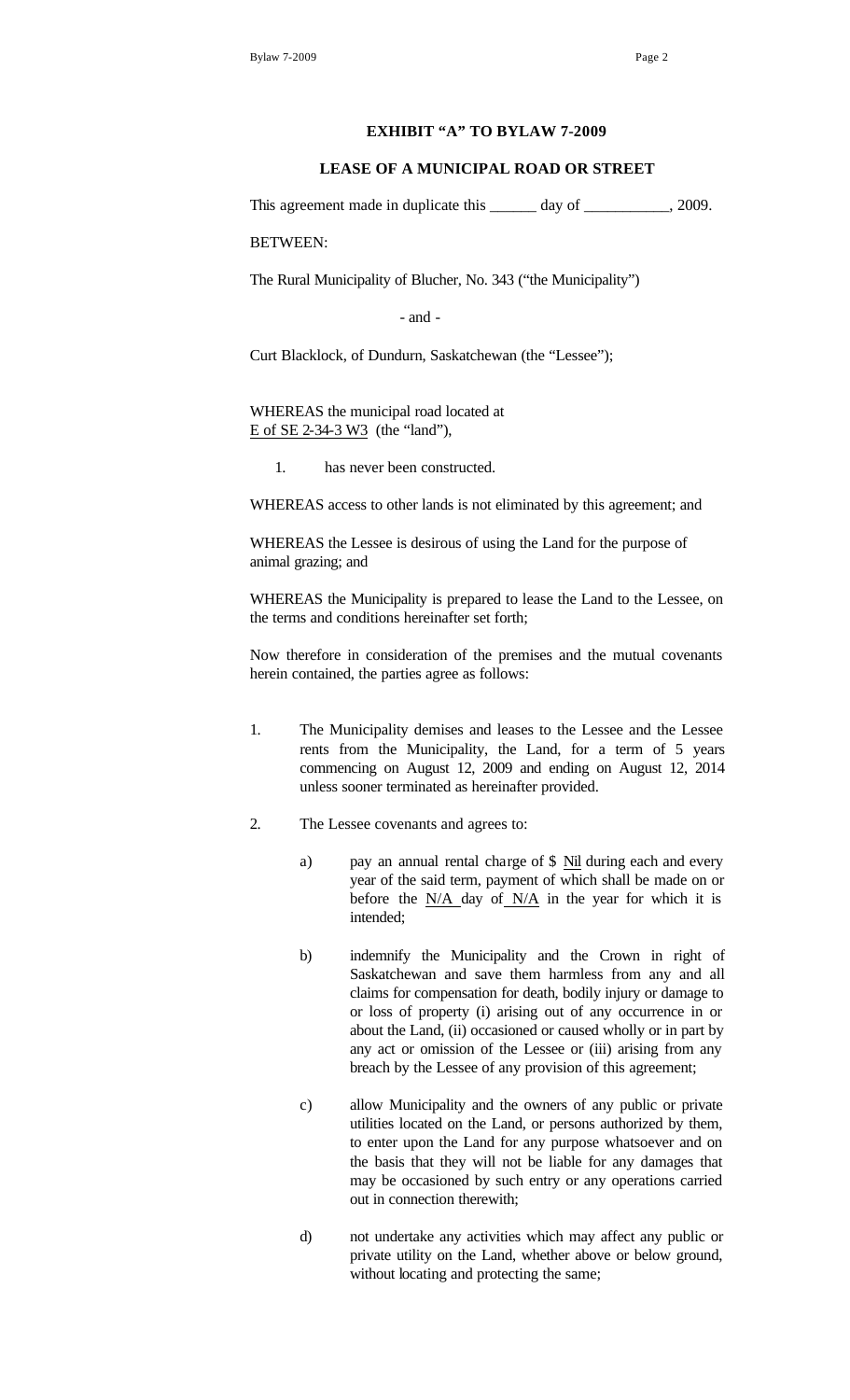- e) comply with any easement or right of way required for a public utility service that is provided as at the date of the signing of this agreement;
- f) keep and maintain the Land in a good and husbandlike manner and in accordance with all applicable environment laws and, without limiting the generality of the foregoing, (i) where, during the term of this agreement, the Lessee has, through its use or occupancy of the Land, caused or permitted a release of a contaminant at, from or to the Land, the Lessee shall immediately clean up such contaminant at the Lessee's expense and (ii) cause an environmental audit of the Land to be conducted by a third party acceptable to the Municipality at the Lessee's expense if, in the opinion of the Municipality, there is evidence of environmental contamination;
- g) take such measures as the council may from time to time in writing direct for the control and elimination of the any weeds as defined by or pursuant to The Noxious Weeds Act on the Land;
- h) erect and maintain throughout the term of this agreement, at each end of the Land, such signs as the Municipality may direct, to ensure that the general public is adequately warned that the road or street is closed;
- i) not assign the Lessee's rights under this agreement without the prior written consent of the Municipality, the implied provision in section 13 of The Landlord and Tenant Act, R. S. S. 1978, c L-6, being hereby expressly negatived; and
- j) use the Land solely for the purpose of agriculture cultivation and not erect any buildings or structures on the Land.
- 3. Notwithstanding that this agreement is for a term certain of 5 years, it may be terminated by the Municipality on six month's written notice to the Lessee if the Municipality considers it necessary to provide public access to the Land.
- 4. The Lessee may terminate this agreement on six month's written notice to the Municipality.
- 5. The Lessee shall not register an interest in the Land on the basis of the interest created under this agreement or arising form the exercise of any rights created by this agreement.

DATED AT BRADWELL THIS \_\_\_\_\_DAY OF \_\_\_\_\_\_\_\_\_\_\_\_\_, 2009

\_\_\_\_\_\_\_\_\_\_\_\_\_\_\_\_\_\_\_\_\_\_\_ \_\_\_\_\_\_\_\_\_\_\_\_\_\_\_\_\_\_\_\_\_\_\_\_

\_\_\_\_\_\_\_\_\_\_\_\_\_\_\_\_\_\_\_\_\_\_\_ \_\_\_\_\_\_\_\_\_\_\_\_\_\_\_\_\_\_\_\_\_\_\_\_

ADMINISTRATOR REEVE

(SEAL)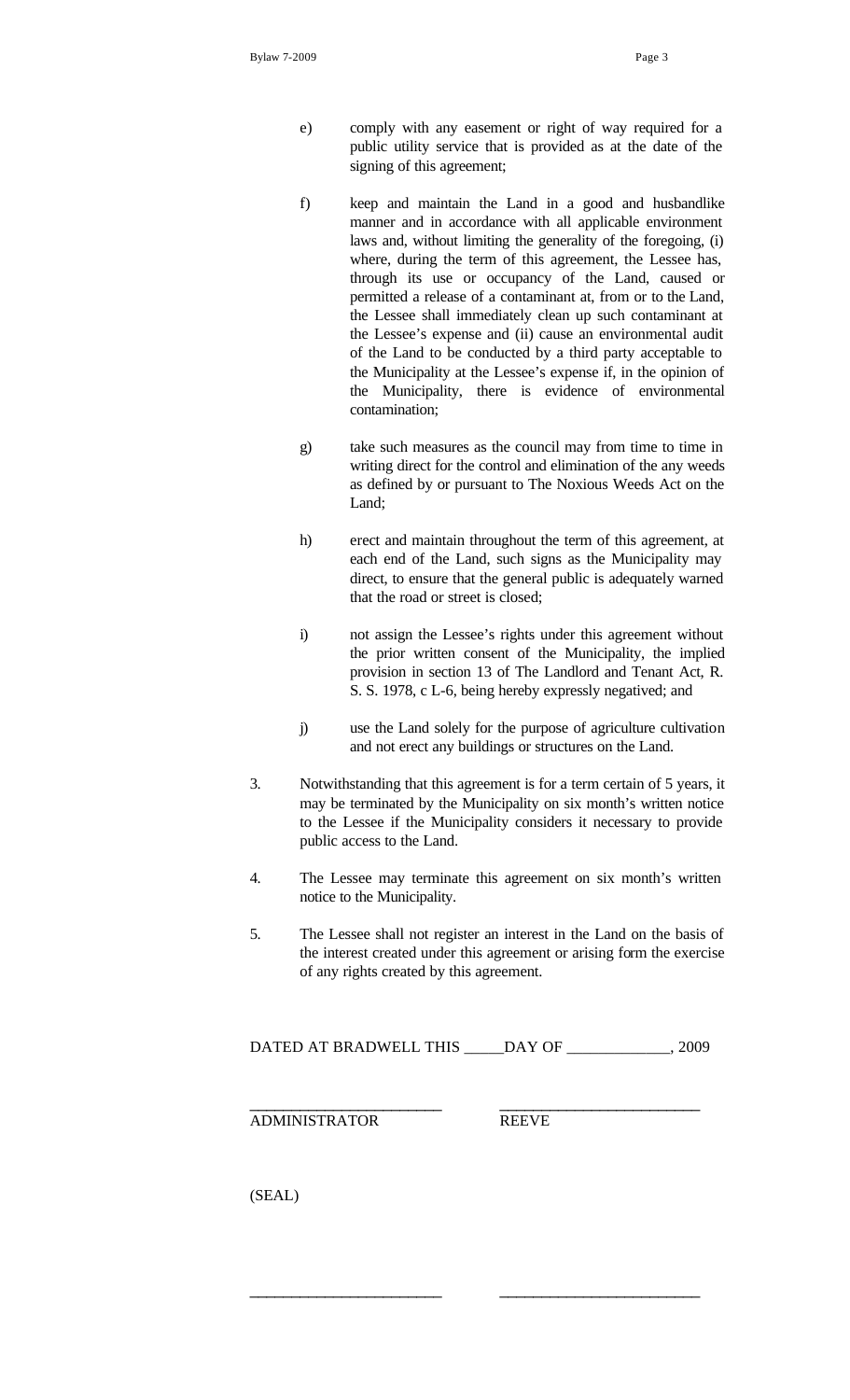WITNESS LESSEE